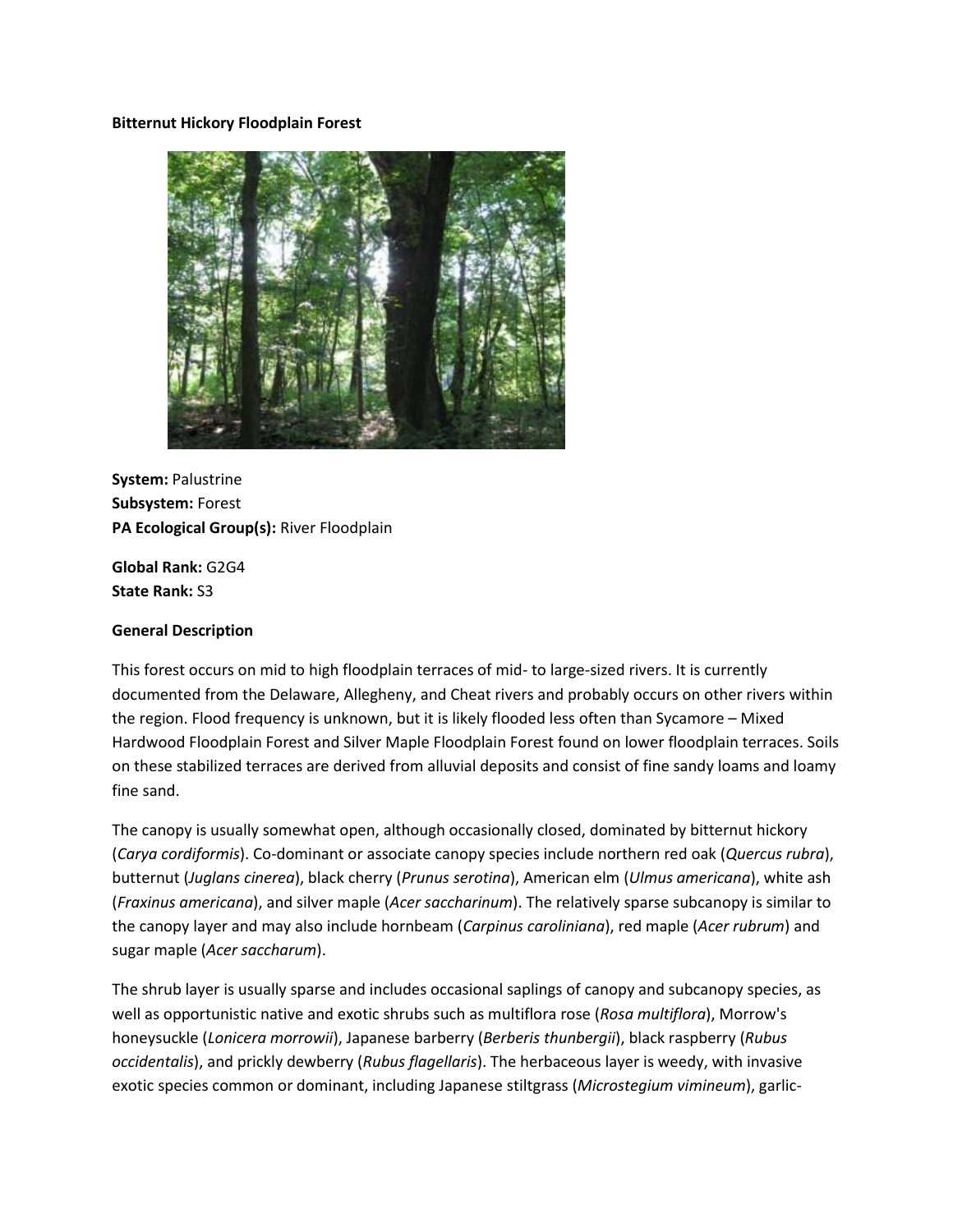mustard (*Alliaria petiolata*), and gill-over-the-ground (*Glechoma hederacea*). Common native species include white-snakeroot (*Ageratina altissima* var. *altissima*), Virginia waterleaf (*Hydrophyllum virginianum*), and sedges (*Carex* spp).

### **Rank Justification**

National or subnational conservation status not yet assessed.

### **Identification**

- Found in mid to high floodplain terraces of mid- to large-sized rivers
- Somewhat open canopy dominated or co-dominated by bitternut hickory
- Soils are derived from alluvial deposits and consist of fine sandy loams and loamy fine sand

### **Characteristic Species**

#### Trees

- Bitternut hickory (*[Carya cordiformis](http://www.natureserve.org/explorer/servlet/NatureServe?searchName=Carya+cordiformis)*)
- [American beech \(](http://www.natureserve.org/explorer/servlet/NatureServe?searchName=Fagus+grandifolia)*Fagus grandifolia*)
- Sycamore (*[Platanus occidentalis](http://www.natureserve.org/explorer/servlet/NatureServe?searchName=Platanus+occidentalis)*)
- Silver maple (*[Acer saccharinum](http://www.natureserve.org/explorer/servlet/NatureServe?searchName=Acer+saccharinum)*)
- Sugar maple (*[Acer saccharum](http://www.natureserve.org/explorer/servlet/NatureServe?searchName=Acer+saccharum)*)
- [Wild black cherry \(](http://www.natureserve.org/explorer/servlet/NatureServe?searchName=Prunus+serotina)*Prunus serotina*)
- White ash (*[Fraxinus americana](http://www.natureserve.org/explorer/servlet/NatureServe?searchName=Fraxinus+americana)*)
- Green ash, red ash (*[Fraxinus pennsylvanica](http://www.natureserve.org/explorer/servlet/NatureServe?searchName=Fraxinus+pennsylvanica)*)
- Hornbeam (*[Carpinus caroliniana](http://www.natureserve.org/explorer/servlet/NatureServe?searchName=Carpinus+caroliniana)*)

#### Shrubs

- Black raspberry (*[Rubus occidentalis](http://www.natureserve.org/explorer/servlet/NatureServe?searchName=Rubus+occidentalis)*)
- [Prickly dewberry \(](http://www.natureserve.org/explorer/servlet/NatureServe?searchName=Rubus+flagellaris)*Rubus flagellaris*)

#### Herbs

- White-snakeroot (*[Ageratina altissima](http://www.natureserve.org/explorer/servlet/NatureServe?searchName=Ageratina+altissima+var.+altissima)* var. *altissima*)
- Virginia waterleaf (*[Hydrophyllum virginianum](http://www.natureserve.org/explorer/servlet/NatureServe?searchName=Hydrophyllum+virginianum)*)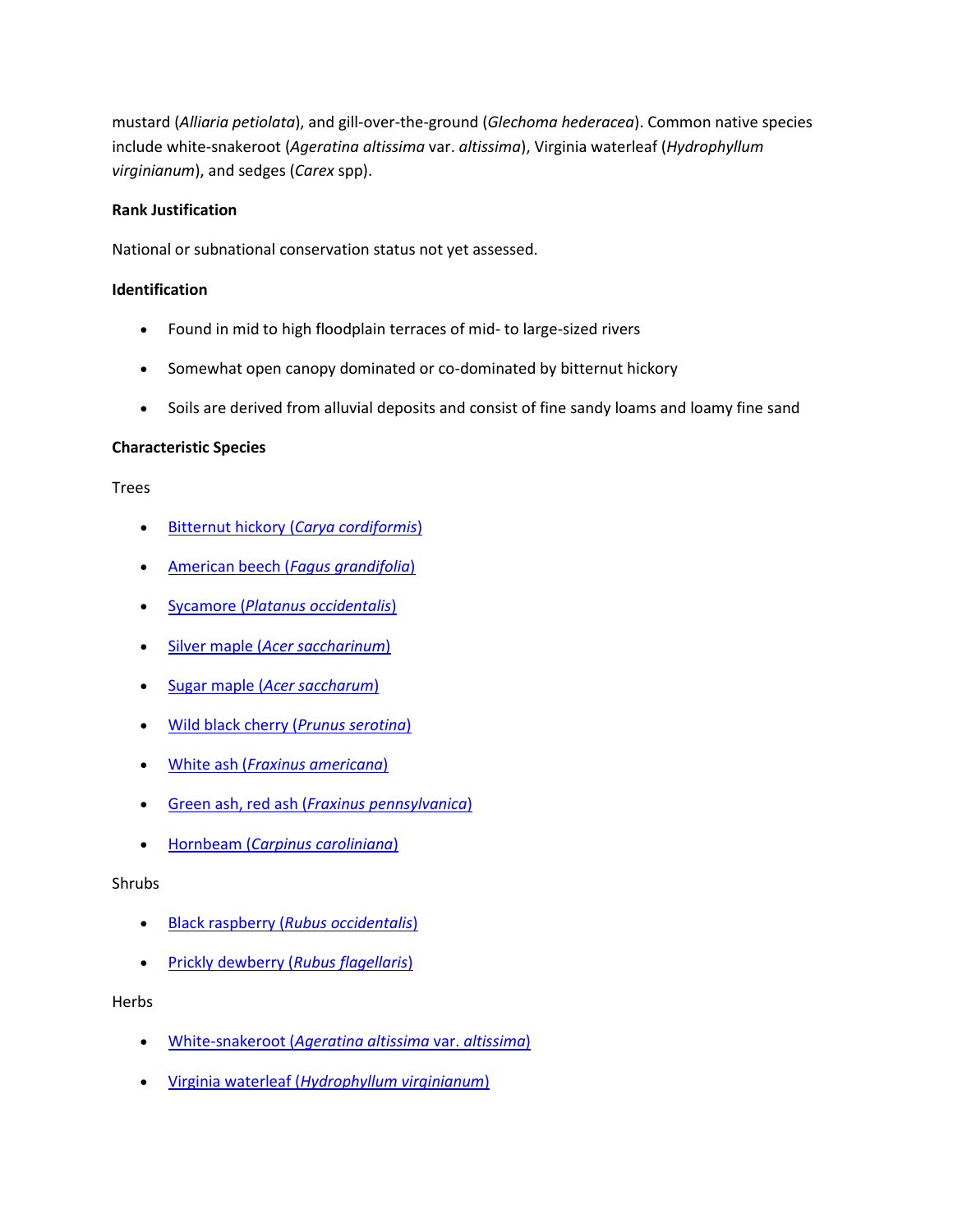• Sedges *(Carex spp.)* 

### Vines

Poison-ivy (*[Toxicodendron radicans](http://www.natureserve.org/explorer/servlet/NatureServe?searchName=Toxicodendron+radicans)*)

### Exotic Species

- [Multiflora rose \(](http://www.natureserve.org/explorer/servlet/NatureServe?searchName=Rosa+multiflora)*Rosa multiflora*)
- [Morrow's honeysuckle \(](http://www.natureserve.org/explorer/servlet/NatureServe?searchName=Lonicera+morrowii)*Lonicera morrowii*)
- [Japanese barberry \(](http://www.natureserve.org/explorer/servlet/NatureServe?searchName=Berberis+thunbergii)*Berberis thunbergii*)
- Japanese stiltgrass (*[Microstegium vimineum](http://www.natureserve.org/explorer/servlet/NatureServe?searchName=Microstegium+vimineum)*)
- Garlic-mustard (*[Alliaria petiolata](http://www.natureserve.org/explorer/servlet/NatureServe?searchName=Alliaria+petiolata)*)
- [Gill-over-the-ground \(](http://www.natureserve.org/explorer/servlet/NatureServe?searchName=Glechoma+hederacea)*Glechoma hederacea*)

# **International Vegetation Classification Associations:**

Bitternut Hickory - [Black Cherry / White Snakeroot Forest](http://www.natureserve.org/explorer/servlet/NatureServe?searchCommunityUid=ELEMENT_GLOBAL.2.791578) (CEGL006445)

### **NatureServe Ecological Systems:**

[Central Appalachian River Floodplain \(](http://www.natureserve.org/explorer/servlet/NatureServe?searchSystemUid=ELEMENT_GLOBAL.2.723001)CES202.608)

### **Origin of Concept**

Perles, S. J., G. S. Podniesinski, E. Eastman, L. A. Sneddon, and S. C. Gawler. 2007. Classification and Mapping of Vegetation and Fire Fuel Models at Delaware Water Gap National Recreation Area. Technical Report NPS/NER/NRTR—2007/076. National Park Service. Philadelphia, PA.

### **Pennsylvania Community Code**

SX : Miscellaneous Palustrine/Floodplain Forest

### **Similar Ecological Communities**

Bitternut Hickory Floodplain Forest and Silver Maple Floodplain Forest can have similar species and position on the floodplain. Bitternut Hickory Floodplain Forest is distinguished by the dominance of bitternut hickory (*Carya cordiformis*) while Silver Maple Floodplain Forest is dominated by silver maple (*Acer saccharinum*). Bitternut Hickory Floodplain Forest and Sugar Maple – Mixed Hardwood Floodplain Forest can have similar species and position on the floodplain. Bitternut Hickory Floodplain Forest is distinguished by the dominance of bitternut hickory (*Carya cordiformis*) while Sugar Maple – Mixed Hardwood Floodplain Forest is dominated by sugar maple (*Acer saccharum*).

### **Fike Crosswalk**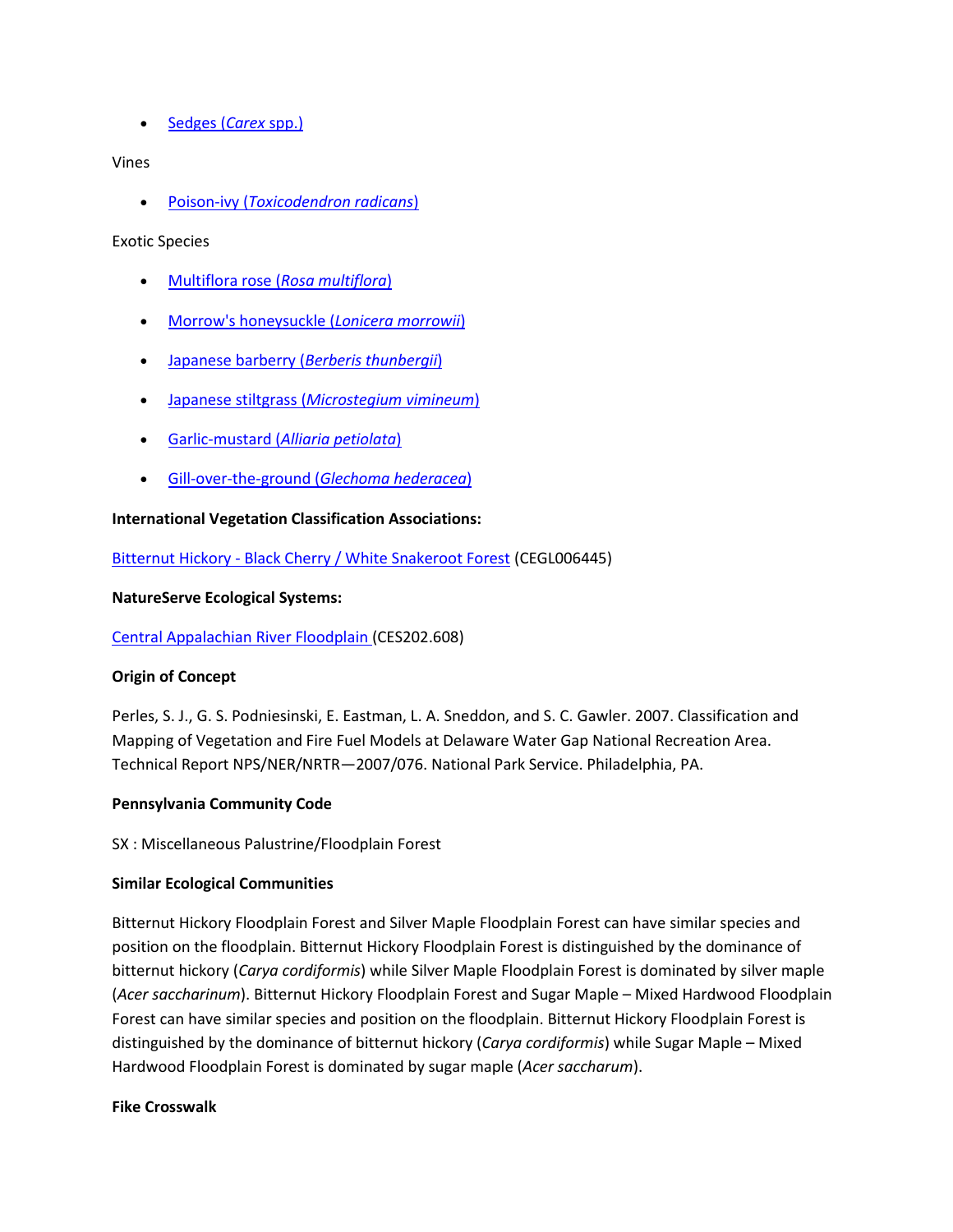None. This type is new to the Pennsylvania Plant Community Classification developed from NPS Community Classification and mapping studies along the Delaware River and floodplain classification studies in the Ohio River Basin.

## **Conservation Value**

The community is an important part of the river floodplain ecosystem, which provides significant ecosystem services such as sediment control, filtering runoff, and cooling overland flow of water, in addition to wildlife habitat. Great blue herons (*Adrea herodias*) nest in colonies on river floodplains near their riverine foraging areas. Standing dead trees (snags) provide cavities for bats, wood ducks (*Aix sponsa)*, and other cavity nesting species. Large contiguous floodplain forests provide important habitat for wildlife species requiring large blocks of interior forest, such as neotropical migrants. The dominant species in this community, bitternut hickory (*Carya cordiformis*), produces mast seed which serves an important role as a food source in mammal population dynamics.

Due to the widespread conversion to agriculture and development, large patches of floodplain forest are uncommon in Pennsylvania and have high conservation significance. Within the river floodplain system, Bitternut Hickory Floodplain Forests are rare and are limited to small patches often occurring within a greater more diverse complex of communities.

## **Threats**

Alteration to the frequency and duration of flood events and development of the river floodplains are the two greatest threats to this community statewide and can lead to habitat destruction and/or shifts in community function and dynamics. Non-native invasive plants may be equally devastating as native floodplain plants are displaced. Development of adjacent land can lead to an accumulation of agricultural run-off, sedimentation, and pollution.

### **Management**

Direct impacts to the floodplain ecosystems (e.g., road construction, development, filling of wetlands) can greatly alter their composition, structure, and function region-wide. Further impacts that alter riparian function of the remaining areas should therefore be avoided. When development is unavoidable, low impact alternatives (e.g., elevated footpaths, boardwalks, bridges, pervious paving) that maintain floodplain processes should be utilized to minimize impacts to natural areas and the plant and animal species within them. Maintenance of natural buffers surrounding high quality floodplain wetlands is recommended in order to minimize nutrient runoff, pollution, and sedimentation.

Care should also be taken to control and prevent the spread of invasive species into high quality sites.

As floodplains are dependent on periodic disturbance, natural flooding frequency and duration should be maintained and construction of new dams, levees or other in-stream modifications should be avoided. Activities resulting in destabilization of the banks or alteration of the disturbance patterns of the site should be avoided. Numerous land use planning recommendations have been proposed to reduce the negative impacts of changing land use on riparian systems. These include protecting riparian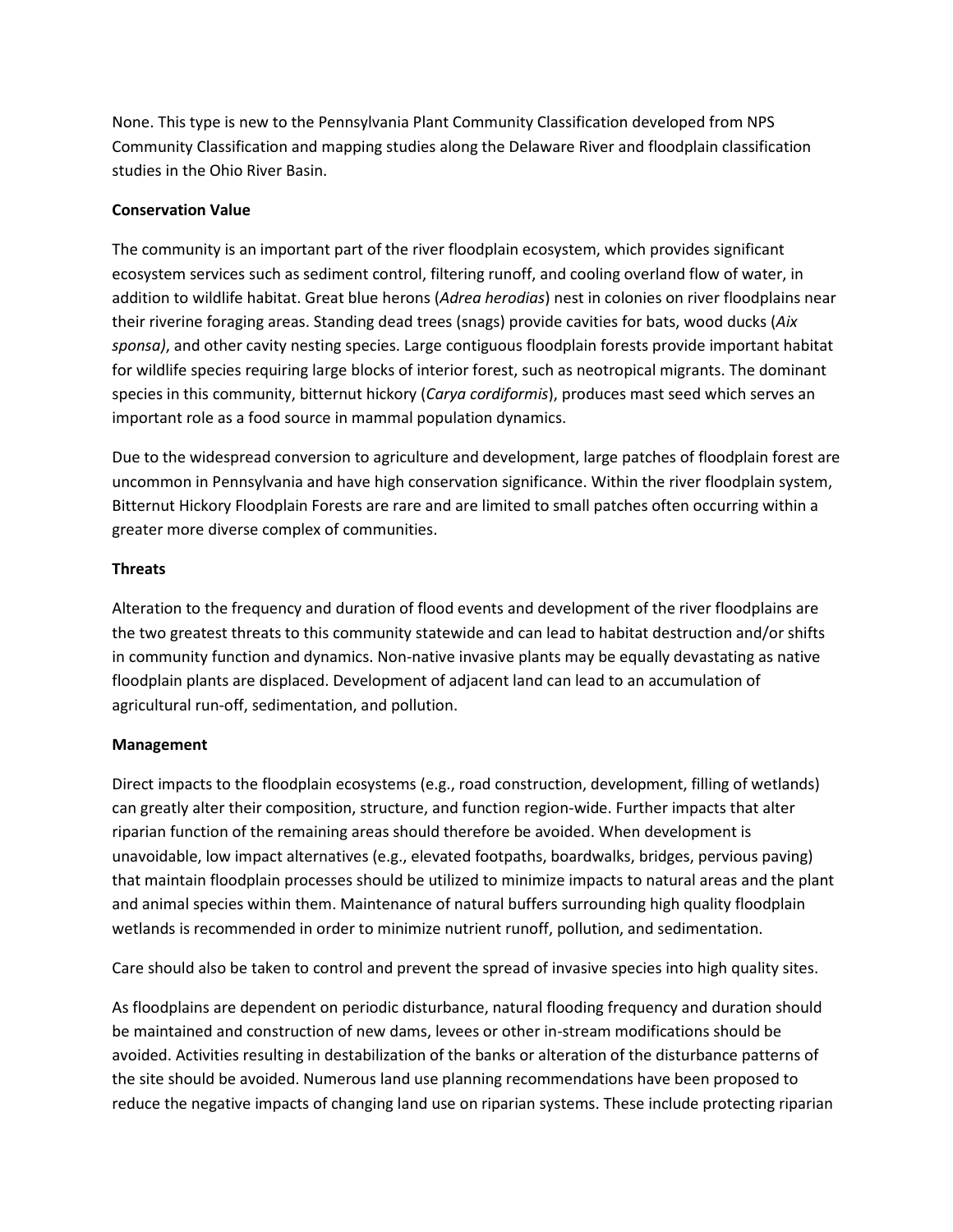buffer habitat, retaining natural areas in developed landscapes, compensating for lost habitat, excluding livestock grazing from riparian areas, providing corridors between riparian and upland habitats, avoiding constructing roads and utility lines through riparian habitat areas, and restoring degraded riparian habitat. In general, unaltered and intact river systems are more resilient to environmental stress than human-impacted or engineered river systems.

### **Research Needs**

The Bitternut Hickory Floodplain Forest has been documented for the Delaware, Allegheny, and Cheat rivers. However, due to the limited occurrences of this type in the Allegheny, it is unclear how widespread this type is within the basin and how and if it differs from the floodplain forests described for the Delaware and Cheat. Bitternut hickory is often a part of mesic floodplain forests in the Ohio River Basin, and it is unclear if it is a distinct type in the Allegheny, or just part of a broader Silver Maple Floodplain Forest type. More work should be done to document and describe the species composition, environmental settings, and distribution of hickory dominated forests within the upper Ohio River Basin. Additionally, there is need to monitor high quality examples of this community type in the Delaware and to determine the impact of invasive species within this type.

### **Trends**

Bitternut Hickory Floodplain Forests were undoubtedly more common historically and have declined due to dam impoundments, human development, and conversion of rich floodplain sites to agriculture; modification of the adjacent upland has further impacted the quality of this type. Conversion of rich floodplain areas to agriculture probably contributed the most to loss of this type across its range. In addition, as this type is dependent upon nutrient input and disturbance from flowing water, alteration of the natural flooding regime (duration and frequency) also contributed to changes in the composition of this type, as species not able to tolerate periodic inundation were able to gain a foothold. The relative trend for this community is most likely declining slightly due to development; however, new alterations to river hydrology could result in significant changes to this type. High quality examples are most likely declining with invasion of exotic plant species, lack of recruitment due to deer browsing, and lack of periodic flooding events.

### **Range Map**